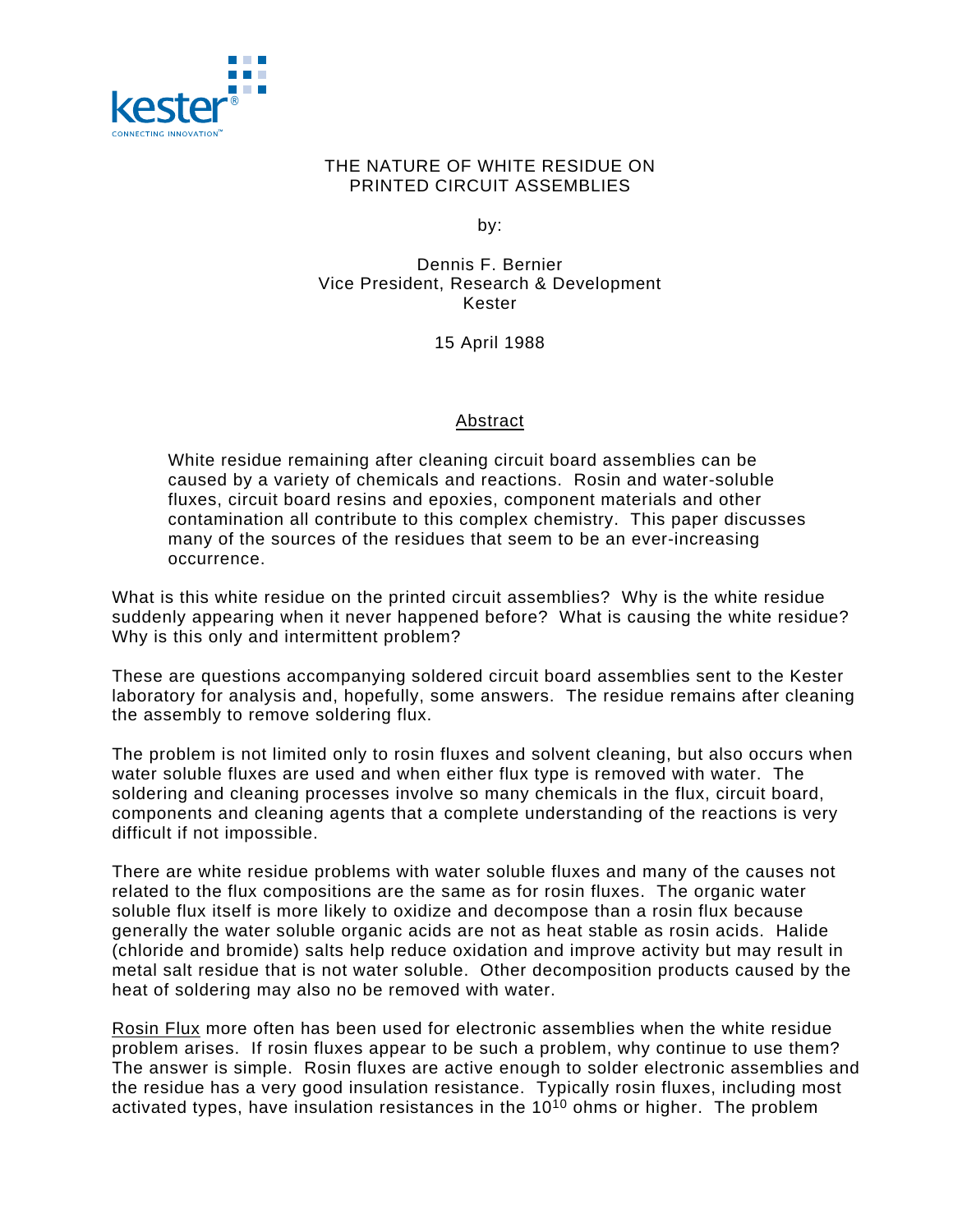arises when it is required to remove the residue either because the assembly will operate hot (above 65°C) where the rosin becomes tacky, or the rosin might flake off and get between electrical contacts or just for aesthetics (not a good reason for cleaning).

Rosin is derived from pine trees. Gun rosin essentially is pine tree sap that has had approximately 20% turpentine distilled off. What remains is gum rosin. Wood rosin is obtained by boiling aged tree stumps. Tall oil rosin is a byproduct of the paper pulping process. Wood and tall ail rosin are similar to gum rosin but contain a different mixture of resin acids. The primary monobasic resin acids for the three main sources of rosin are typically distributed in the following percentages: -

| <b>Acid</b>    | Gum | Wood |    |
|----------------|-----|------|----|
| Abietic        | 20  | 50   | 35 |
| Neoabietic     | 16  | 5    | 5  |
| Dehydroabietic |     | 10   | 30 |
| Palustric      | 30  | 10   | 10 |
| Pimaric        | 5   | 5    | 5  |
| Isopimaric     | 22  | 20   | 15 |

Generally, it is not good to have more than 30% of a particular acid as crystallization in solution may occur. Tall oil rosin also may contain an appreciable amount of fatty acids.

Because of the varying mix of resin acids, the chemistry can be very complex often times unpredictable. Rosin also may come from a variety of sources, including America, Portugal, China and Brazil. All vary in composition.



Though these six resin acids represent the major portion of the acids, there are a half dozen other isomeric forms included in smaller amounts. Rosin contains only abut 90%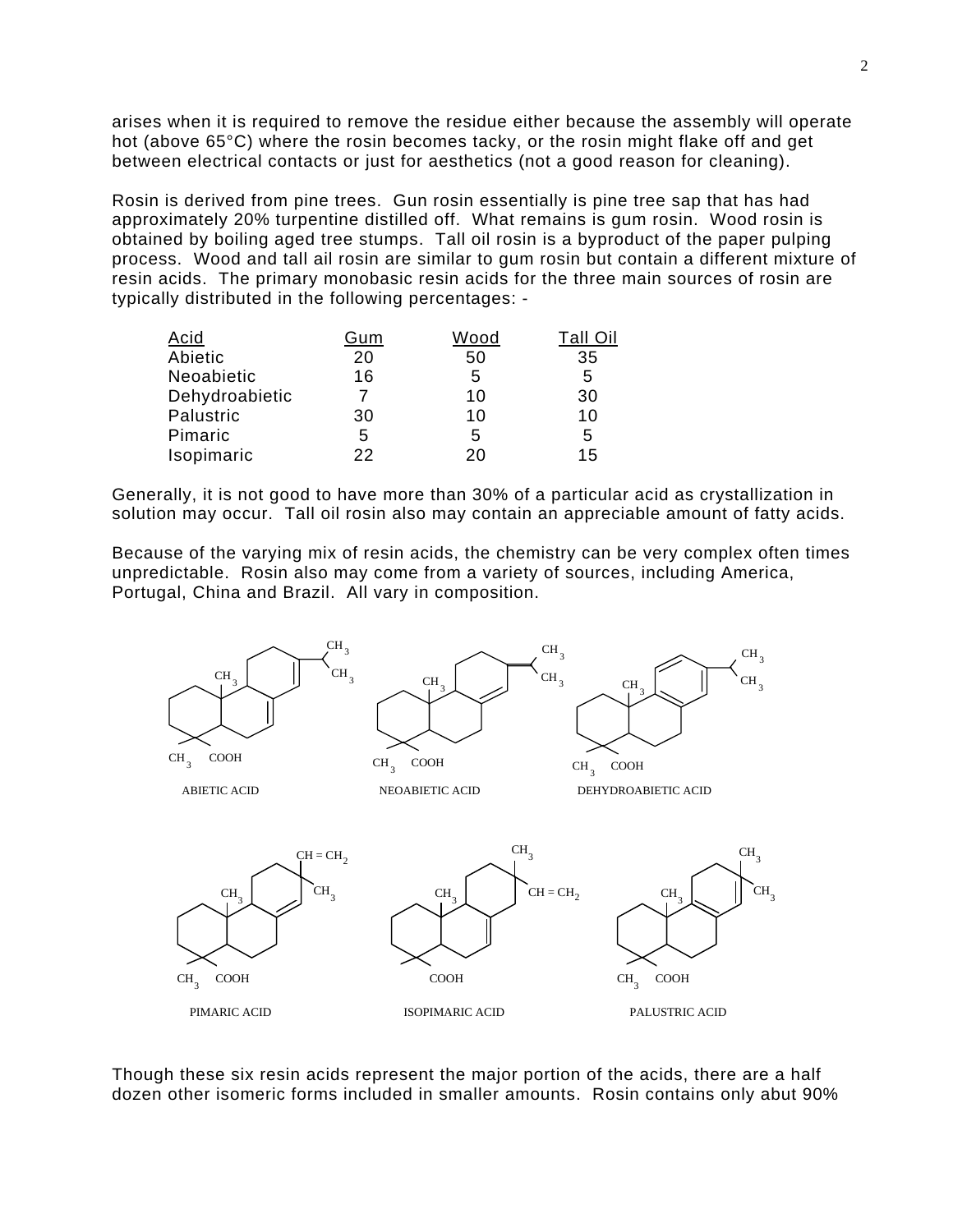resin acids. To add to the chemical complexity, the other 10% is nonacidic materials. These neutral ingredients, more than 100 compounds, include: -

- resin acid esters
- fatty acid esters
- diterpene aldehydes and alcohols
- $C_{19}$   $C_{31}$  hydrocarbons
- wax

So, when rosin is used as a flux, what can happen during the heat of soldering when the rosin is exposed to air and oxidized metal surfaces?

Oxidation of the rosin during heating involves the double bonds of the resin acids. The conjugated double bonds of the abietic type acids are particularly susceptible to oxidation by atmospheric oxygen because of the unsaturation. The reaction is one of oxidation, resulting in peroxides, hydroxy and keto compounds. The oxidized rosin is considerably less soluble in solvents than the original rosin and after cleaning a circuit board assembly, remains irregularly distributed over the surface as a white film. The most common type of circuit board on which this residue appears is the thick multilayer with ground planes . The excessive amount of heat required (heat is temperature for a time) results in oxidation of the rosin.

The overheating, usually exceeding 150°C, often has been said to cause polymerization of the rosin. There possibly is some formation of epoxide but polymerization is not likely to occur to any measurable extent at the soldering temperature (250°C) and without the presence of a catalyst.

This oxidation can be minimized by hydrogenating the resin acids to reduce the unsaturation. However, the soldering ability of the rosin is considerable reduce. This oxidized rosin appears to be the most common "white residue" appearing on soldered circuit boards. Chlorinated of fluorinated solvent, alcohols and saponifier/water cleaning seem to have little effect for removing this residue.

An industry "magic" method for removing this white residue, when it appears, has traditionally been to run the circuit board assembly across only the fluxer and preheater and remove it prior to soldering. Then when the assembly was cleaned in the normal manner, the white residue often would disappear. There is really nothing magic about the success of their process. If this white residue is oxidized rosin, melted resin acids should be a good reactive solvent to help remove the residue. In the laboratory evaluation, if the residue appear to be a film, sometime removable by wiping with a cloth, e have also used other acidic solutions to remove it. An alcohol-based organic acid flux is very effective in solubilizing the white reside. Also, other mild acidic solutions such as solder brightener have worked. A thirty second dip in these solutions followed by a 50:50 alcohol:water rinse usually removes the residue. This points directly at the rosin as the source. However, infrared, ultraviolet and HPLC analysis of the various lots of rosin show no chemical difference between a flux that leave white residue and one that does not.

The acid carboxyl group also reacts during soldering. Because tin can also be detected in the white residue, a portion (less than 10% by observation) of the reside may be a reaction product between tin oxide and the resin acids. The result is often referred to as tin abietate instead of tin resinate which is more correct since the resultant compound is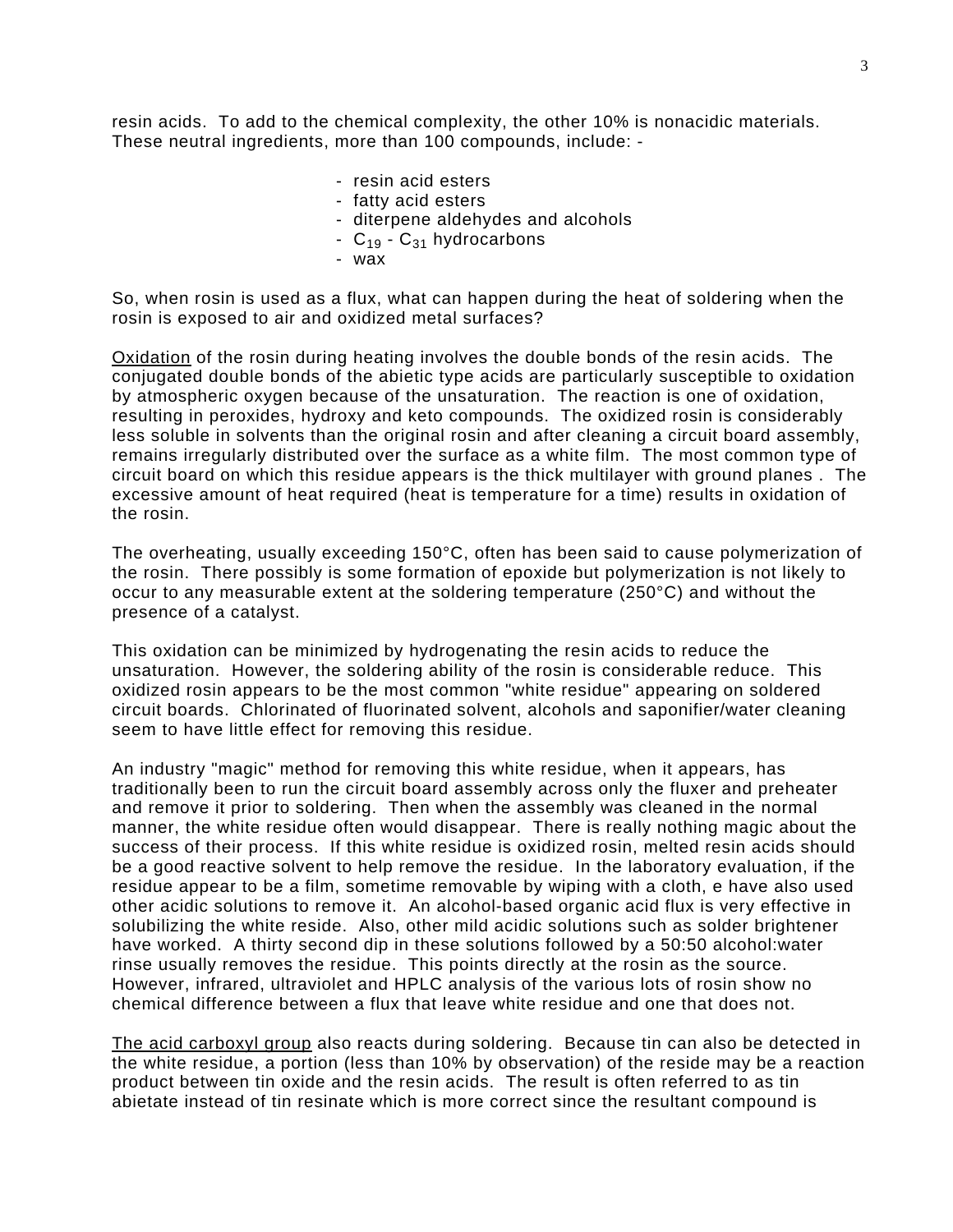formed also with the pimaric acids. The salts of pimaric and dehydroabietic acids are very insoluble in water or alcohol while those of abietic neoabietic and isopimaric acids are more soluble.

This reaction with metal oxides or hydroxides is slow because of molecular structure hindrance of the resin coaboxylic acid group. However, reaction does occur and residue results: -

2 R-C00H + Cu0  $\longrightarrow$  (R-C00)<sub>2</sub> Cu + H<sub>3</sub> 0

The copper salt is green and the tin salt is tan. Both appear not as crystalline salt but rather as a soapy film. This residue is usually mixed with the bulk of the rosin and is removed with rosin. However, when mixed with excessively oxidized rosin, the metal resinates also remain.

Esterification of the resin carboxyl group also is difficult because of steric hindrance, but at soldering temperature (250°C) the presence of glycol can result in resinate formation. Rosin esters are used in lacquers for wood finishing, adhesive and even chewing gum. The diverse selection of chemicals added to rosin fluxes can result in a number of residues which may be difficult to remove.

Activators which consist of halides (chlorides or bormides) and halogens capable of liberating halides also can result in whit residues. Listed here are a few of the commonly formed metal salts which may appear after soldering:-

| Compound                       | <b>Water Solubility</b> | Color       |
|--------------------------------|-------------------------|-------------|
|                                | (g/100cc)               |             |
| CuC1 <sub>2</sub>              | 70.6                    | green       |
| CuC1                           | 0.006                   | green       |
| CuBr <sub>2</sub>              | very soluble            | black       |
| CuBr                           | very slightly soluble   | white       |
| SnCl <sub>2</sub>              | 83.9                    | white       |
| SnBr <sub>2</sub>              | 85.2                    | pale yellow |
| PbCl <sub>2</sub>              | 1.0                     | white       |
| PbBr <sub>2</sub>              | 0.8                     | white       |
| PbCO <sub>3</sub>              | insoluble               | white       |
| $CuCO3$ • Cu (OH) <sub>2</sub> | insoluble               | green       |
| <b>Copper Resinate</b>         | insoluble               | green       |
| <b>Tin Resinate</b>            | insoluble               | tan         |

The halide activator improves the ability of the flux to remove metal oxides and also improve the heat stability of the rosin. However, the tradeoff is the type of residue that can result. Type R (plain rosin) and type RMA (small amount of halide) fluxes are more susceptible to oxidation. Type RA (0.1 0 0.5% halide) are more heat stable but can leave halide salts. Rosin with its high insulation resistance keeps the halides dormant but if the rosin is remove, leaving some halide salt behind, corrosion is possible.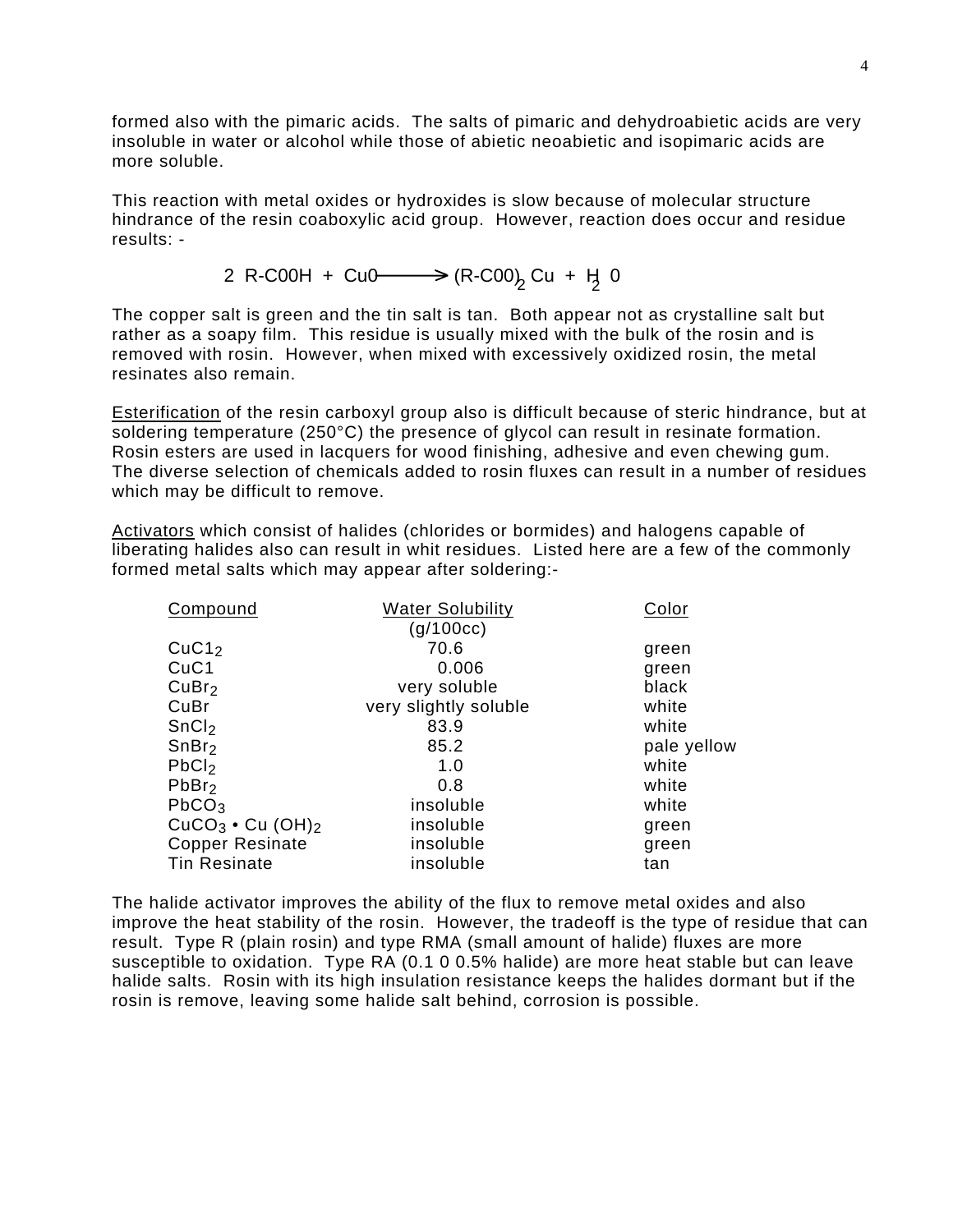

Lead chloride can form as an insoluble white residue on the solder surface. In the presence of moisture and carbon dioxide in the air, lead carbonate can form The liberated hydrochloric acid continues the corrosion cycle until a large growth of lead carbonate has occurred. This is more common with water soluble fluxes containing chloride but has been known to occur with highly activated rosin fluxes which have been incompletely removed. Typically if the white residue is on the solder, if a piece of wetted silver chromate test paper is placed on the residue for a minute, chloride or bromide can be detected by a change in the color of the paper from tan to white (chloride) or yellow (bromide). Most commonly copper salt is green and the white reside turns out to be lead chloride/carbonate salts. The lead chloride is not soluble enough to be removed with water and appears as a film on the solder.

Solvent (chlorinated or fluorinated) can be a source of chloride residue. Inhibitors are added to help prevent degradation or "souring", but in the presence of chlorides from flux and water from condensation the solvent can "go acid" and cause chloride formation.

Solder mask is also a major cause of white reside. Incompletely cured solder mask can be the result of formulation error, lack of heat for infrared cured type or ultraviolet cured type. Most solder mask related whit reside seems to be with the UV curable type, possibly because that is more prevalent or there really are control problems in applying it. Improper cure can be for simple reasons, the greatest being associated with the UV lamps. We have seen 15-20% difference in intensity from lamp to lamp. reflectors get dirty, and lamps wear out or get out of focus. The coating thickness also affects the cure. Soft solder mask can result in attack by the flux or cleaning chemicals. The best cure for UV solder mask seems also to include a thermal cycle. If the soldering process provides this heat to set up the mask, rosin or solder (as small spheres) can get stuck in the mask epoxy. Contamination under the solder mask can cause mealing or blistering of the mask, sometimes appearing to be residue. Over cured solder mask can crack, and if the mask was over solder plating, small solder spheres can extrude out to the surface. Solder mask usually is colored probably to see if it is there and to cover any blemishes on the circuit board. We have seen examples where the color has washed out of the mask, resulting in what looks like white residue.

Laminate also might be incompletely cured either because the board manufacturer made a mistake or the resin was misformulated. A typical thermosetting epoxy resin (FR-4) is based on the reaction between epichlorohydrin and tetrabromobisphenol A. The bromine is added for fire retardance. It is possible without complete cure of the epoxy for the carboxylic acid in the rosin to react with both the epoxy group and a hydroxyl group to form esters. Another possibility for white residue.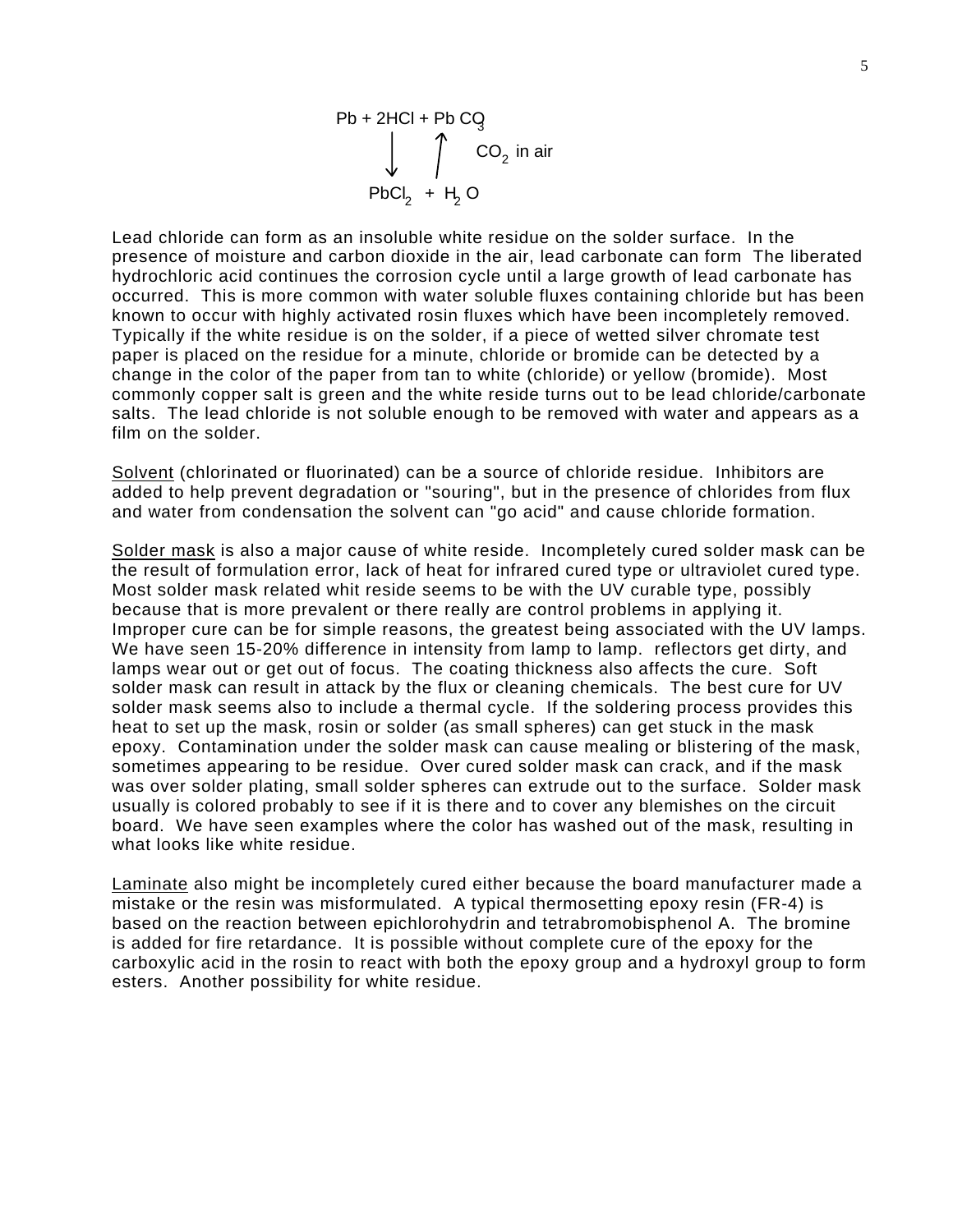

The brominated dihydric phenol thermally degrades at only 135°C. Without complete thermoset cure and with the rapid heating of soldering, it is possible for the hydrochloric acid in the flux (even type RMA) to attack, liberate the bromide and form lead bromide on the solder surface. This is another insoluble white residue.

Gray residue can wash up out of plated through holes to appear on the top of circuit board. This material may be organic additive in the solder plating in the holes or on the component leads. Another possibility is etching chemicals left in the holes.

Protective coatings on copper surfaces vary considerably in composition and, unfortunately, everybody assumes that this coating is compatible with the flux and cleaning agents. With increasing interest in solder mask over bare copper (SMOBC) if the copper is not solder coated, a "protective" coating is applied to minimize oxidation of the copper during storage and handling. A good example of a residue problem is the use of a rosin protective coating on a board which is soldered with water soluble flux and cleaned in plain water. Some alkaline saponifier added to the water will help remove this residue.

Water cleaning results in some other residue problems. The surfactants used in the water soluble flux may not dissolve in water that is either too hot or too cold. This is usually not a white residue but the "invisible" residues may be even worse as they are usually conductive. If the alkaline saponifier is too concentrated or too active, the solder on the circuit board assembly can be oxidized. This white or tan residue is not residue at all, but in the right light, it appears to be a film, the film, being tin oxide. Any aluminum fixtures or parts going through the alkaline saponifier will be attacked. The aluminum can be coated with a white reaction product and, in the case of aluminum fixture, the white residue can transfer to the circuit board assembly. The water itself can contain enough cadmium, magnesium or iron salts if harder than 4 grains of hardness to leave a white residue. Even if the water is softened there may be sodium salts that could remain after water washing a circuit board assembly.

Component residues may be material like wax on transformers and capacitors or lubricating oil from switches. These residues are only remaining because nobody considered if they were able to be removed with the cleaning chemicals.

Melted components is not a residue but we have received components or circuit boards with "white residue" problems. Three examples are:-

- A connector with the plastic body made of glass filled polyester. The